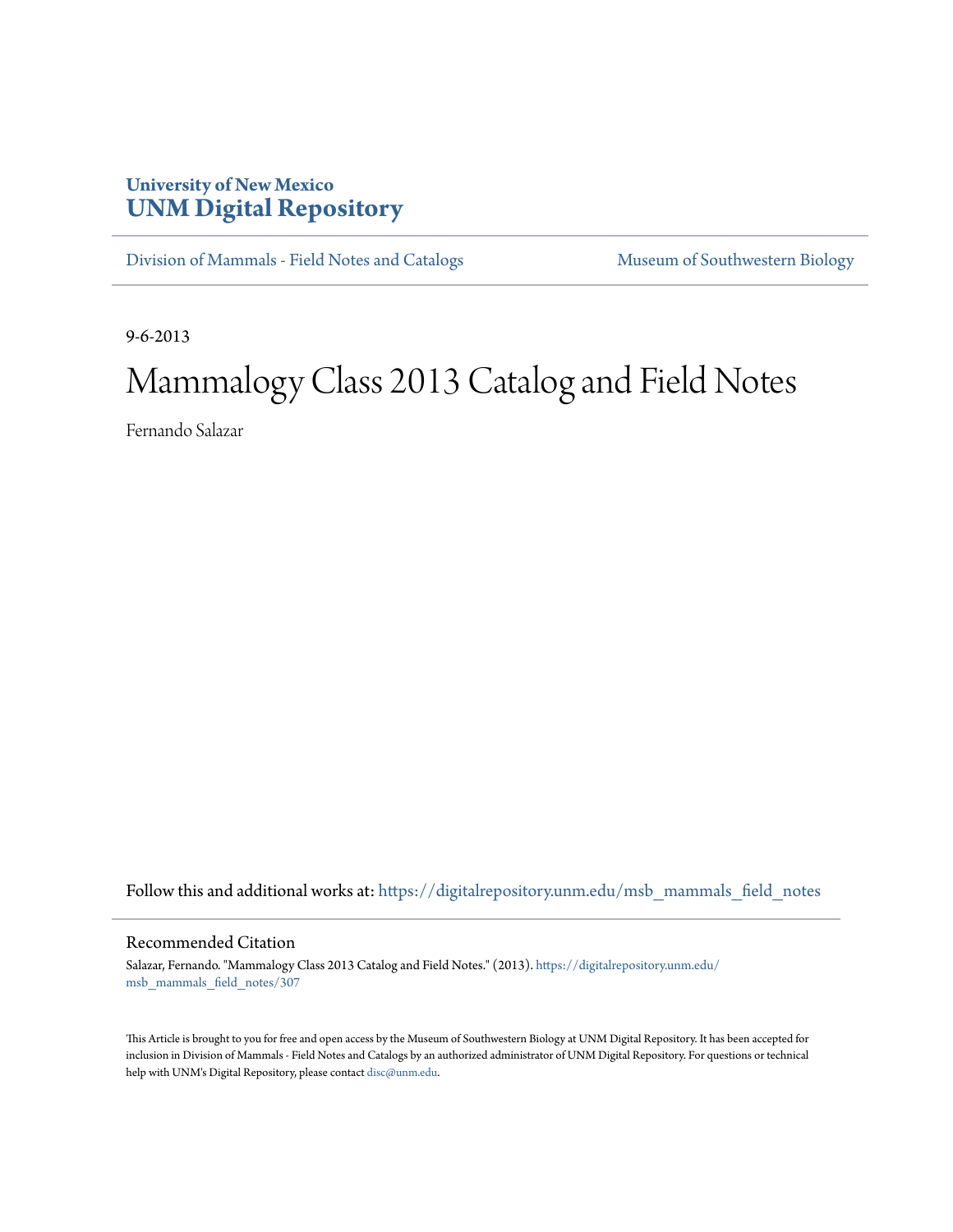| salazar                                                              |
|----------------------------------------------------------------------|
|                                                                      |
|                                                                      |
| Field Trip #1                                                        |
|                                                                      |
| Locality: USA; Nm; Sierra co. Ladder Ranch                           |
| 7.5 Km N Animus peak 6-8 Sept. 2013                                  |
|                                                                      |
| AREM: Riporian W/ Cottonwoods a cover                                |
| Nearby reservoir                                                     |
|                                                                      |
| WEATHER WARM 5pt. 6 Evening                                          |
| Cooler w/storm spt. 7<br>Cooler worning spt. 8                       |
|                                                                      |
|                                                                      |
|                                                                      |
| MAP.<br>لويوا                                                        |
| NETS                                                                 |
| $\frac{A_{\nu c}R}{A_{\nu c}}$                                       |
| $\left(\frac{c_{\mathsf{A}\mathsf{A}\mathsf{A}}}{\sigma}\right)^{3}$ |
|                                                                      |
| riedd,                                                               |
| Meadow                                                               |
|                                                                      |
|                                                                      |
| 16 Elam -> Arrived too let to set                                    |
| traps o thead dinner / set bat                                       |
| net                                                                  |
| $1/4$ 7 mm set Trapline in meadow w/ TET                             |
| 12 pm PREP                                                           |
| 1/8 7 mm Pulled traps w/ TET                                         |
| 12 pm Lift Lodder                                                    |
|                                                                      |
|                                                                      |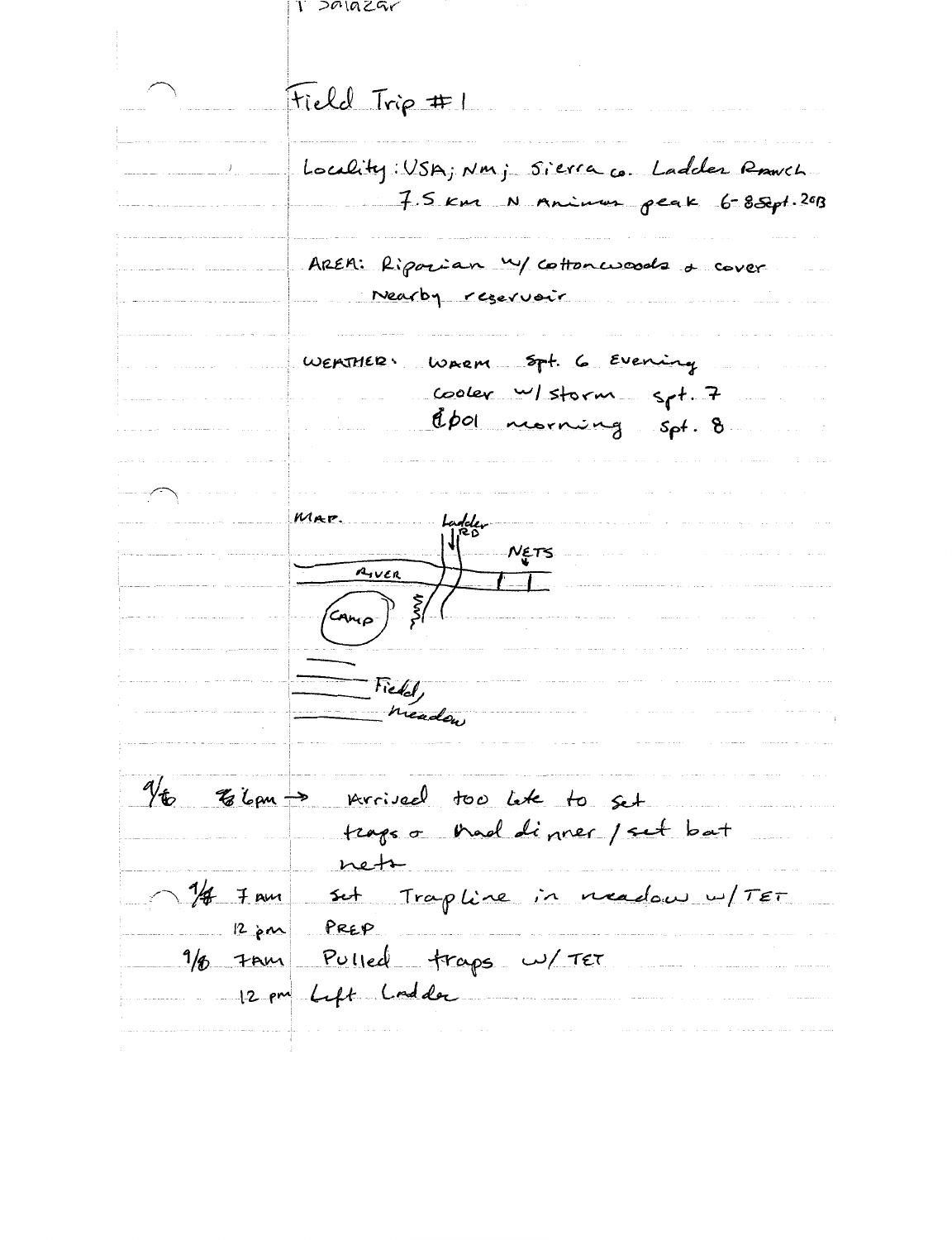t Saifzar

<u> Opecies</u> cought Chabeoptipus intermedius conepation lecropetur Pipodomys mirrianii  $ordij$  $\mathcal{U}$  $\mathcal{L}$ Spectabilis Lepus Colifernicus Myoris thysaneder myokis Hunaneniz. Albigula Neatonna Ofospernophilus variaguhes Peronysaus boylii  $\sim$ Maniculater  $\mu$ lencopus Isdorida brasineusis Thomas hotter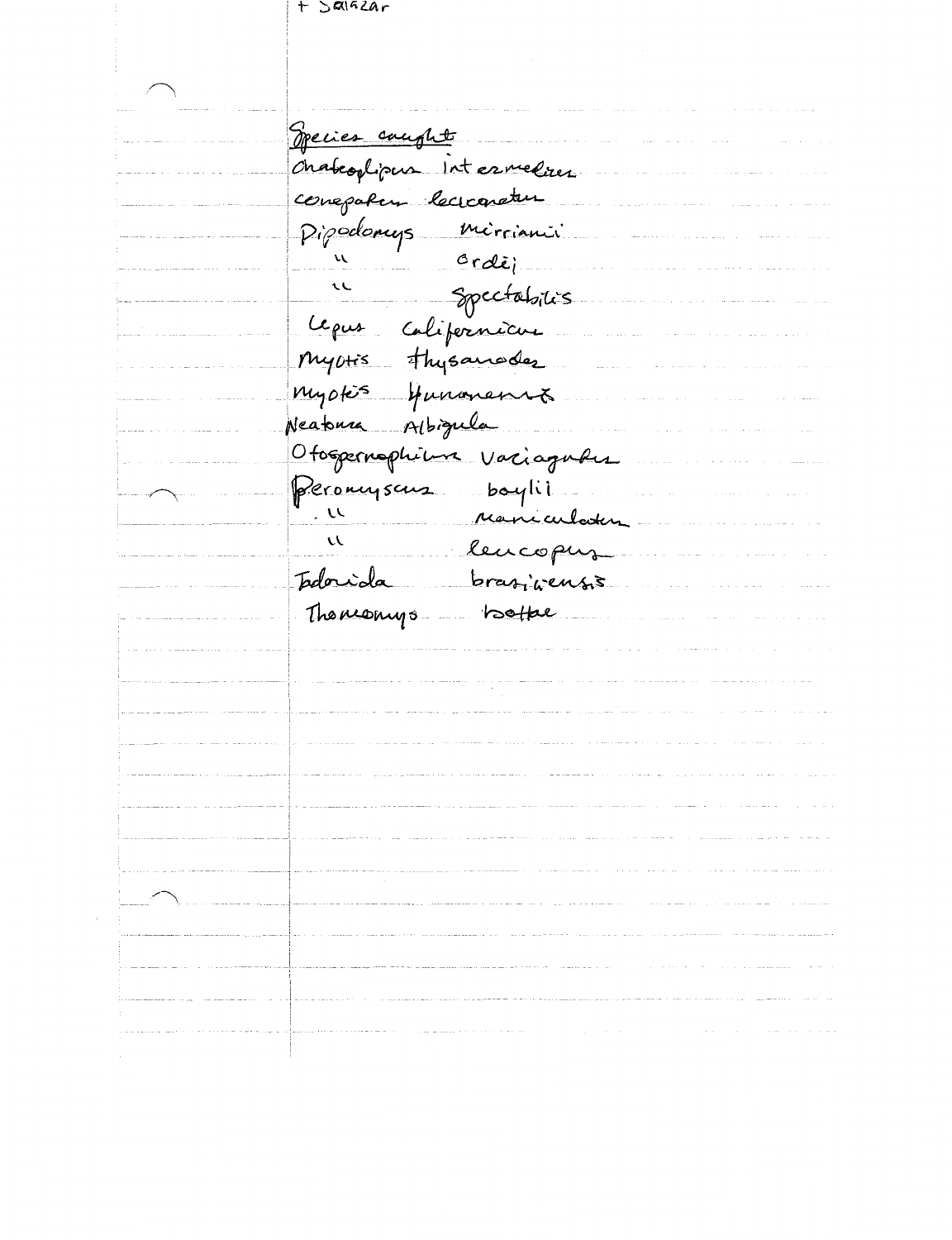| Jalazar                                                               |
|-----------------------------------------------------------------------|
| Field Trip #2                                                         |
| Locality: USA, NM, Gila Nat'l forest,                                 |
| birant co., 20.9 km N of minutes<br>Along minibres consin comy canon. |
| PARTICIPANTS (UNDERGRAD)                                              |
| Robert $\int$ Sott                                                    |
| Elizabeth M Dukesson                                                  |
| Julie Raveau                                                          |
| FERNANDO SALAEAR-MIRALLES                                             |
| Christine meadows                                                     |
| TARA TEMPLEMAN                                                        |
| $k$ ate                                                               |
|                                                                       |
| FALILITATORS                                                          |
| BS Miccan                                                             |
| AK fones                                                              |
| Schuyler Liphardt                                                     |
| Robert Notchissey                                                     |
| Marprey Miconnal                                                      |
|                                                                       |
|                                                                       |
|                                                                       |
|                                                                       |
|                                                                       |
|                                                                       |
|                                                                       |
|                                                                       |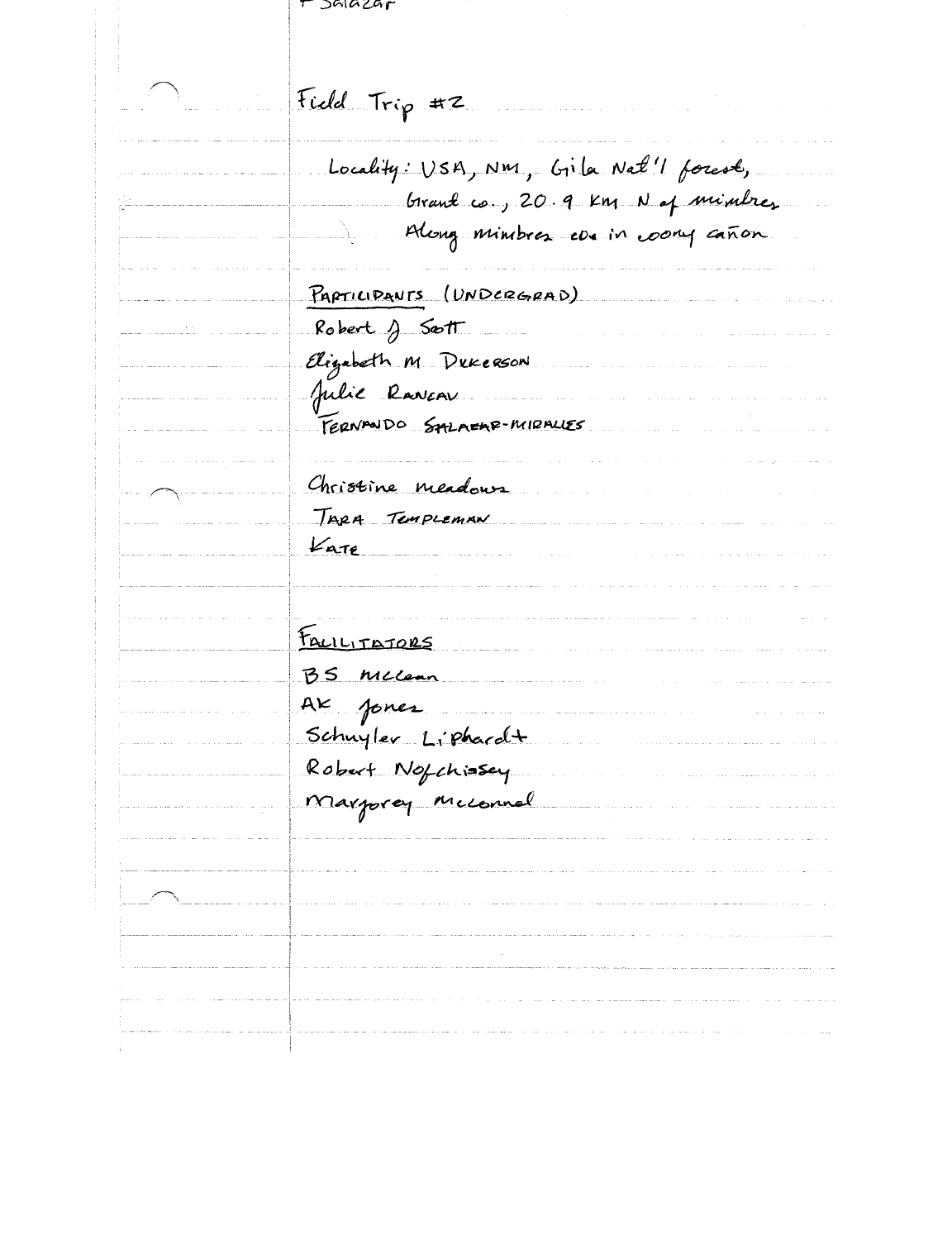## t. Salazar

 $10/10/15$  Set out @  $10^{40}$  am Sprived @ 4 pm, set trapline u/ RgBj 4040 up 2km pour cany alors numbres<br>@ Night caught 3 bats (rujotis sp.)  $10/11/3$ cherced live 0700 Sorex  $170 - 173$  (2 pero + 1 Neatora) → · MI in Snaps 1000 Ser new line ~ 3km kom camp following some route w/cgmo RgB . 40 shernon / 10 snap / 16 Rt La Tree litter, 30-40% incline  $11^{30}$ Prepping NK 233508 > CHECKED LINES (0) 10/2/13 Pulled Traps + Cines FSM/RgB | FSM/RgB/cgm  $OIFSO$ · 4 princels 1103 Prepping NK 233533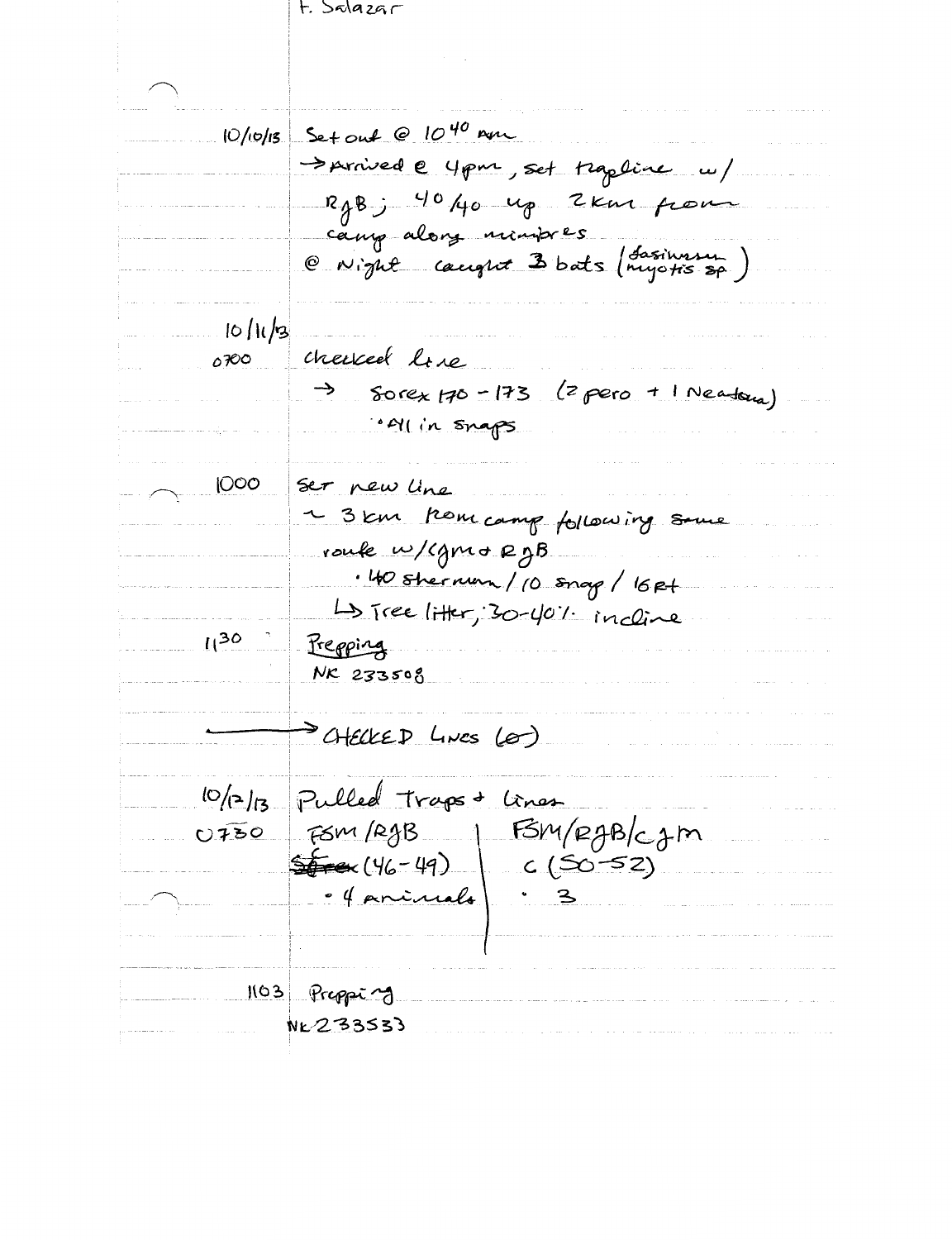r. sainzar

|                  | Caracog of collection                                                        |
|------------------|------------------------------------------------------------------------------|
| $FSM-O1$         | NK 233853 Ochonous leucastor                                                 |
|                  | 8 (7=7x4) USA: Wy Carbon Co.; Measel Spring Reservair                        |
|                  | $N: 46°292111'j$ w = 106.254680                                              |
|                  | $33-32-18-17 = 26.39$ 8 dec 2013                                             |
| <u>BM OZ</u>     | Nk 232907 Ottsgenispilus varjegatur                                          |
|                  | (NO NK DATASHEET)                                                            |
| $FSM$ 03         | NK 233850 Ochonomys lencogaster                                              |
|                  | of (OFPLSC) USA: Wy; Carbon 6.; measel spring res.                           |
|                  | $N:426292177.$ W: -106.254.65                                                |
| $\sum_{i=1}^{n}$ | (NO measure on NR Sheet) (Dec. 20)                                           |
| FSM 04           | NK 233878 Ochonomys lucogaster                                               |
|                  | 8 (1=6x3) USA: Wy; carbon Co.; Fournile point                                |
|                  | N:42 353253; W: 106.48253                                                    |
|                  | $144 - 462 - 17 = 27 - 6$ December 2013                                      |
| <u>F8M 05</u>    | NK 233508 Ottosperniafilus variegaten                                        |
|                  | USD: NM; Grilanat'l ferent; crand co.                                        |
|                  | 20.9 Km Not Minites; Along                                                   |
|                  | mindres river, comy caños<br>(NO measurement)                                |
| <u>Fom 06</u>    | NK 216 787 Dipademys Spectaluilis                                            |
|                  |                                                                              |
|                  | 0 (1=188?) USA: NM; Sierra CD.; Ladder Rowch;<br>4/8 7.5 Km N of accounts on |
|                  | $N$ 330. 146, W -1070 29 398                                                 |
|                  | 355 - 198-54-13 <u>5</u> 144 <sub>6</sub> - 8 syrt. 2013                     |
|                  |                                                                              |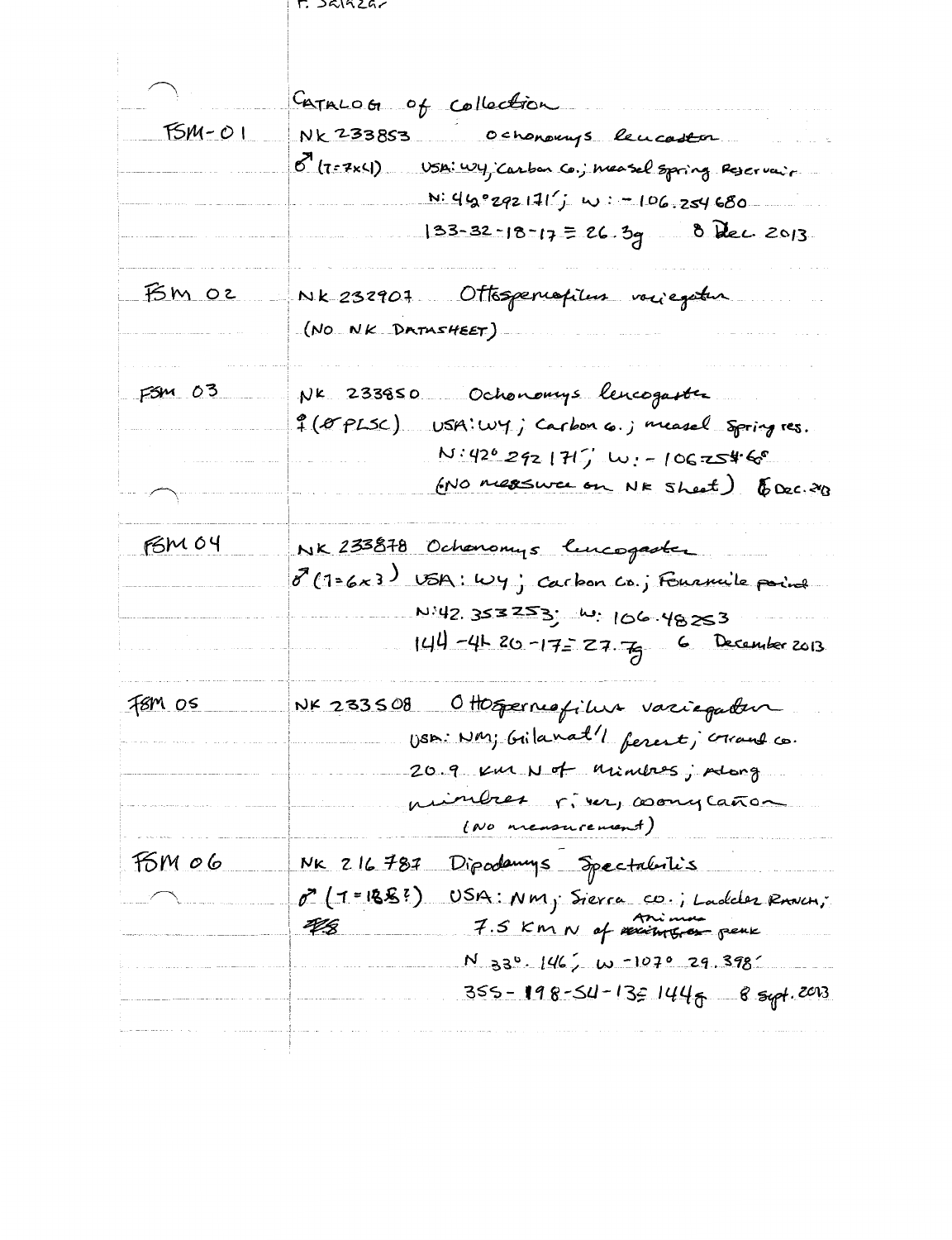T. UNIVERS

| FSM 07 Neotonia | albigula Nr 233533<br>$\mathcal{L}_{\mathcal{A}}$ and $\mathcal{L}_{\mathcal{A}}$ and $\mathcal{L}_{\mathcal{A}}$<br>USA: Nm ; Gila Nat'l ferest; Grant co;<br>20.9 Km N of Minibres wong minibas<br>Uner, coonay can you<br>326-153-31-28=127g 12/october/2013 |
|-----------------|-----------------------------------------------------------------------------------------------------------------------------------------------------------------------------------------------------------------------------------------------------------------|
| $FSM$ 08        | NK 216776 Thomomys Bottae<br>7. Ad. OC, PLSC=3R, 2L. USA:Nmj sicrra coj.<br>Ladder Ranch; 7. SKMN<br>$216 - 61 - 29 - 7 = 146$ J<br>of parinco<br>7 september, 2013<br>$N$ 33°146', w 107.29398'                                                                |
| $fsm$ 09        | NK 216 75B<br>SAME COUNTY AS FSM 08<br>f CSN, OASC<br>$232 - 95 - 31 - 26 = 75$<br>$7$ sept. 2013                                                                                                                                                               |
| F6M10           | Dipodomys ordi:<br>$NK$ 216782<br>T-02) Same Locality or Few 08<br>o (poult sootal<br>8 September 2013<br>238-128-38-125.53                                                                                                                                     |
| $f5M$ $I1$      | NK 230706<br>Microtus serecessus<br>$f$ (PLSC : 1L, 12)<br>USA: AK; BARANOF (s., TAKody Loke<br>$51°$ 07.823134 $^{\circ}$ 83.640<br>12 September 2010                                                                                                          |
|                 | $145 - 34 - 71 - 11 = 299$<br>the company of the company of the company of the company of the company of the company of the company of the company of the company of the company of the company of the company of the company of the company of the company     |

 $\mathcal{L}^{\text{max}}_{\text{max}}$